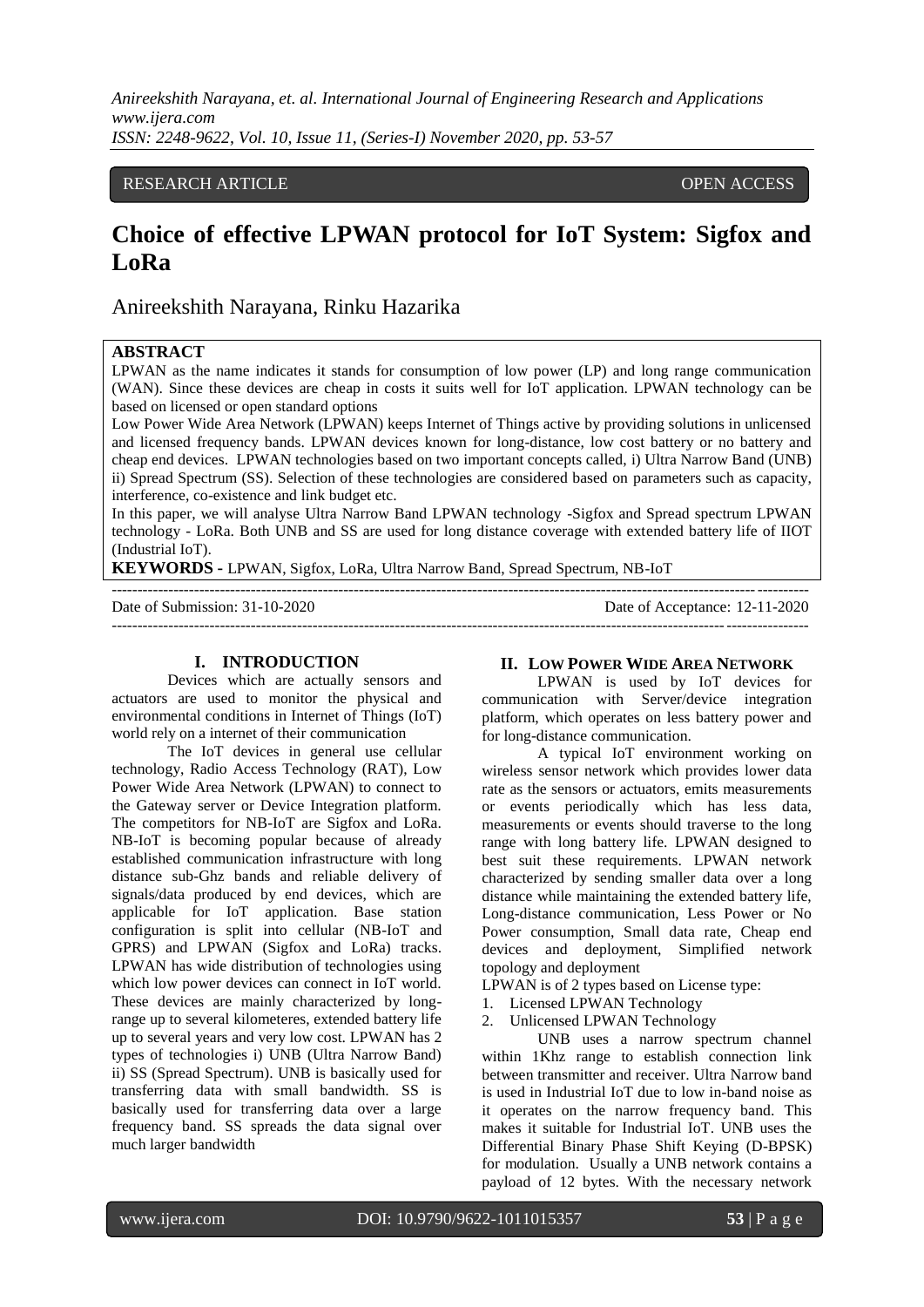*Anireekshith Narayana, et. al. International Journal of Engineering Research and Applications www.ijera.com*

*ISSN: 2248-9622, Vol. 10, Issue 11, (Series-I) November 2020, pp. 53-57*

management information it may go up to 25 bytes [15]. In UNB, CRC encoding is used for error handling and each frame duration is around 2s [15].





On the other hand, Spread Spectrum uses wideband to transmit the Signals. Spread spectrum works based on increasing the channel transmission bandwidth is the key to increase the performance. SS uses Chirp Spread Spectrum technique for the modulation. SS signal resembles like a noise, SS spread the data signal over a much larger bandwidth. Signals after the modulation appears as noise and hence SS signals resembles like a noise hence making hard to detect, interrupt, decode and jam.

#### **Parameters for LPWAN:**

*Interference:* Ultra narrow band technology in order to avoid the interference with neighbouring subcarriers, uses orthogonal RF channels and also distributes the power with in sub-carriers to handle fading environment intelligently. UNB takes longer time for transmission of signals, due to lower data rate there are increased chances of interference with other LPWAN networks. UNB offers less data rate when compared to SS

*Capacity:* Capacity of LPWAN is defined as different operations that could be performed with less complex infrastructure and with efficient transmission of data. UNB supports better capacity with simple system as compared to the later.

*Link budget:* Link budget is one of the crucial factor in designing optimised IoT system. Most of the LPWAN techniques link budget in the range 156dB to 172 dB

> Noise Level Frequency

**Fig 2:** Power vs Frequency UNB Signals



**Fig 3:** Power vs Frequency SS Signals

**Sigfox** technology is from Sigfox., a French company. Data rate of Sigfox is very low and Sigfox operates on the unlicensed spectrum. Sigfox is based on Ultra Narrow Band technology. Sigfox"s performance is better than its counterpart for the uplink communication. However, Sigfox not very effective for vice-versa communication from base station to devices. As of today, Sigfox network has been fully deployed in 12 countries, with ongoing deployments in 26 other countries, giving in total a geography of 2 million square kilometers, containing 512 million people [12]

LoRa is from Semtech. LoRa networks consume more bandwidth compare to Ulta rnarrow band for transmission of data

LPWAN devices plays a key role in infrastructure monitoring, transportation, asset tracking, security, Healthcare. LPWAN technology becoming popular because of extended battery life, less expensive and low data rate. LPWAN technologies due to its low data rate it can achieve long distance communication and without the management of battery for several years.

*Long range*: In LPWAN network sensors or devices can connect to base station at a distance ranging from few kilometres of range. UNB squeeze each carrier signal as short as 100KHz further reducing the experienced noise and increasing the number of supported end-devices per unit bandwidth. Sigfox is an example for Ultra Narrow Band technology.

Spread spectrum technology sends a narrowband signal over a wider frequency band compare to its counterpart but with same power density. Actual signal resembles like a noise which makes more difficult for the attacker to understand and decode, more resistant to interference, robust to jamming attacks.

*Ultra low power operation*: In LPWAN technology, end devices are directly connected to base station, which avoids the high deployment cost and also avoids complex deployment topology. LPWAN use star topology. On need basis LPWAN end devices to turn off /turn on the transceiver which also saves the power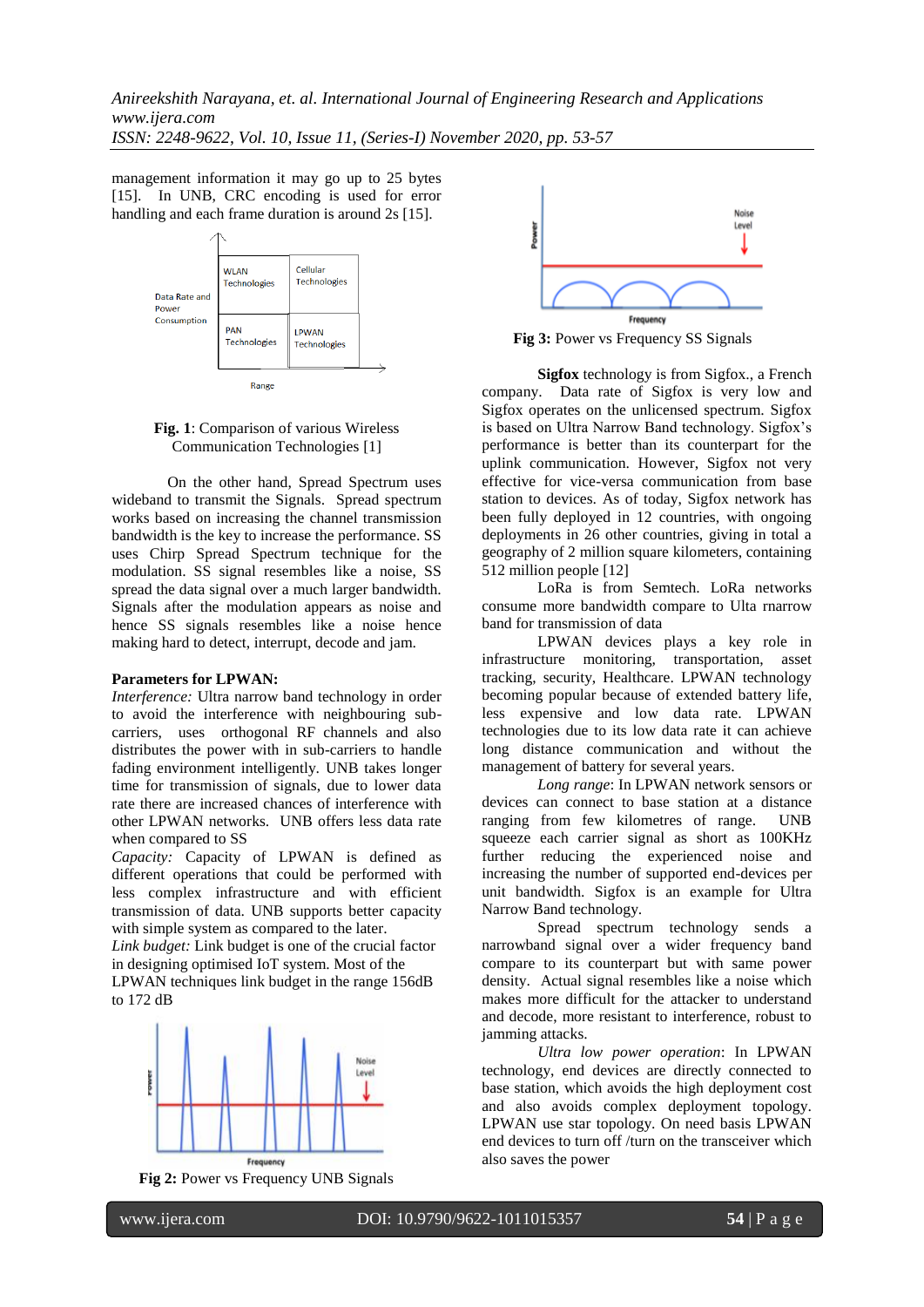*Low Cost:* Low cost of LPWAN device enables to not only compete with well established short range wireless technologies and cellular networks but also suits for wide range of applications.

*Reduction in Hardware complexity:* LPWAN end devices has less complex and simple hardware as it needs to process the simple waveform compare to cellular and short-range wireless technologies

*Minimum Infrastructure:* Traditional cellular system has expensive infrastructure (Gateways, Powerlines, relay nodes etc). On the other hand, single LPWAN base station connects thousands of end devices across several kilometres, reducing cost of infrastructure

*License free*: Most of the LPWAN technologies are in the license exempt bands

*Sigfox:* Sigfox base station communicate with the server using internet. IoT devices/sensors communicate with the base station using Binary Phase Shift Keying (BPSK) modulation. With efficient use of bandwidth Sigfox produces high receiver sensitivity and consumption of low power. This is achieved with maximum throughput of 100bps. BPSK Modulation is conducted at an ultra narrow SUB GHz ISM band carrier. A single message from the device is transmitted multiple times over different frequency channels to achieve reliability, without acknowledgement







**Fig 5:** LoRa Architecture

*LoRa:* LoRa networks use star-of-star topology where in Gateway acts as interface between LoRa end devices and network servers. Gateways communicate with the network server via IP network and LoRa end devices communicate with the Gateways using single-hop LoRaWAN communication. LoRa performance is better with<br>the uplink communication. However LoRa is the uplink communication. favoured for bi-directional communication

LoRa is based on spread spectrum technology and modulation of the signals done on Sub-Ghz ISM band. Though LoRa is effective for Uplink communication, bidirectional communication has been achieved with the help of special Chirp Spread Spectrum (CSS) technique. LoRa signal resembles like a noise, LoRa spread the data signal over a much larger bandwidth. In LoRa, modulated signal look like noise that makes eavesdropper harder to detect or jam. In LoRa data rate changes from 300bps to 37.5 kbps depending on spreading factor and channel bandwidth

|                                                        | <b>Sigfox</b>                                       | LoRa                                                                    |
|--------------------------------------------------------|-----------------------------------------------------|-------------------------------------------------------------------------|
| <b>Modulation</b>                                      | <b>UNB</b><br>DBPSK(UL),<br>GFSK(DL)                | $\overline{\text{CSS}}$                                                 |
| <b>Band</b>                                            | SUB-Ghz. ISM-<br>EU(868MHz),<br>US(902MHz)          | Sub-GHz ISM-<br>EU(433 MHz<br>868MHz), US<br>(915MHz), Asia<br>(430MHz) |
| <b>Data Rate</b>                                       | 100 bps(UL), 600<br>bps(UL)                         | $0.3 - 37.5$ kbps                                                       |
| Range                                                  | 10km (URBAN),<br>50km(RURAL)                        | 5 km(URBAN),<br>15km (RURAL)                                            |
| Num of<br><b>Channels/Orthogonal</b><br><b>Signals</b> | 360 channels                                        | 10 in EU.<br>$64+8$ (UL) and 8<br>(DL) in US plus<br>multiple SFs       |
| <b>Link symmetry</b>                                   | No                                                  | Yes                                                                     |
| <b>Forward Error</b><br><b>Correction</b>              | N <sub>0</sub>                                      | Yes                                                                     |
| <b>MAC</b>                                             | Unslotted<br><b>ALOHA</b>                           | Unslotted<br><b>ALOHA</b>                                               |
| <b>Topology</b>                                        | star                                                | star of stars                                                           |
| <b>Adaptive Data Rate</b>                              | N <sub>0</sub>                                      | Yes                                                                     |
| <b>Payload length</b>                                  | 12B (UL),<br>8B(DL)                                 | Up to 250B<br>(depends on SF<br>$&$ region)                             |
| <b>Handover</b>                                        | End devices do<br>not join a single<br>base station | End devices do<br>not join a single<br>base station                     |
| <b>Authentication &amp;</b><br>encryption              | Encryption not<br>supported                         | <b>AES 128b</b>                                                         |
| Over the air updates                                   | No                                                  | Yes                                                                     |
| <b>Localization</b>                                    | N <sub>0</sub>                                      | Yes                                                                     |

TABLE1: TECHNICAL SPECIFICATION OF SIGFOX AND LORA [2]

#### **III. RELATED WORK**

This section briefs about related work done in LPWAN. M. Anteur et al; [5] introduced the Ultra Narrow Band technology and explained requirements of LPWAN such as long distance, low energy consumption, and cost effectiveness. This paper details about Random access scheme performance at the MAC level, resistance to noise, interference along with long range communications,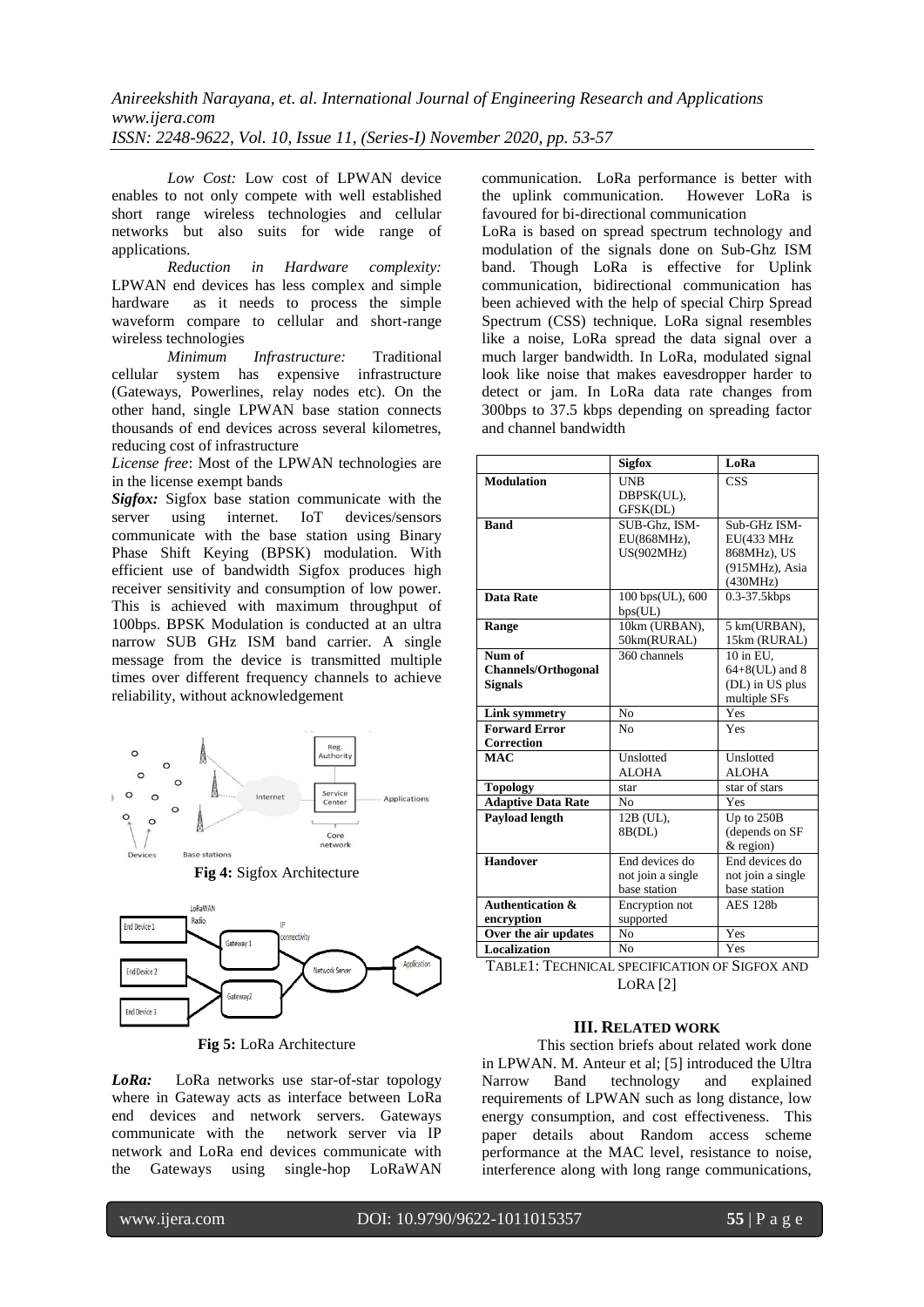advantages of Ultra narrow band which is suitable for the LPWAN networks.

Nitin Naik [1] explained the various parameters considered for the best performance of LPWAN network

X. Xiong et al ; conducted experiments with SDR prototypes to evaluate the field trial performance in urban environments. Experiments are conducted for outdoor and indoor environments with large coverage performance of 3 km and 1 km respectively.

In [15], authors have analyzed different solutions to address the LPWAN network. Licensed and unlicensed spectrums have been explained with examples of Ultra narrow band and Spread spectrum. Each solution has advantages and disadvantages. As per [15], NB-IoT would be good solution offering QoS for reasonable power while excluding coin cell batteries

## **IV. CONCLUSION**

In this paper we mainly focused on 2 LPWAN technologies viz Sigfox and LoRa. There are few challenges while implementing these Ultra narrow band and Spread Spectrum technologies. UNB with the use of narrow RF channel provide long range connection with minimal data rates. UNB is simple and low cost. Complexity of decoding is implemented on base station making the LPWAN end devices simple.

Scalability: In a typical LWPAN environment, sometimes the number of devices in a particular region will be creating "Hot-Spot" problem. This dense collection of end devices will results in degradation of performance. LPWAN devices working with cross technology will result in degrading the performance of LPWAN technologies. The MAC protocols used by LPWAN have issue with scalability [3]

Interference: In IoT system, where thousands of devices operating simultaneously all sharing the same channel is a key problem. As the number of devices increases there is a fair chance of interference of shared ISM bands in which devices operate. LPWAN technologies use simple ALOHA these not only deteriorate the performance but also generates high interference [3]

Low data rate: LPWAN technology sends extremely small payload. This limits the usecases to allow applications which needs high data rate to use LPWAN technologies devices.

Interoperability: There should be standards defined for interoperability of different LPWAN technologies. Intense competition among LPWAN technologies needs co-existence of LPWAN technologies

Security: Compared to other counter parts such as cellular networks or wifi LPWAN takes strong authentication, security and privacy. In order to avoid security breaches of the end devices and base station strong authentication and security policies should be defined [3]

#### **REFERENCES**

- [1]. N. Naik, "LPWAN Technologies for IoT Systems: Choice Between Ultra Narrow Band and Spread Spectrum," 2018 IEEE<br>International Systems Engineering International Systems Symposium (ISSE), Rome, 2018, pp. 1-8
- [2]. U. Raza, P. Kulkarni and M. Sooriyabandara, "Low Power Wide Area Networks: An Overview," in IEEE Communications Surveys & Tutorials, vol. 19, no. 2, pp. 855- 873A Laya, C Kalalas, F. Vazques-Gallego, L Alonso and J. Alonso-Zarate, "Goodbye, aloha!" IEEE Access, vol. PP no. 99, pp. 1-1, 2016
- [3]. Y. Mo, C. Goursaud, and J.M. Gorce, "Theoretical analysis of unb-based iot networks with path loss and random spectrum access," in 2016 IEEE 27th Annual International Symposium on Personal, Indoor and Mobile Radio Communications (PIMRC), Sept 2016, pp 1-6
- [4]. G. Margelis, R. Piechocki, D. Kaleshi, and P. Thomas, "Low throughput networks for the iot: Lessons learned from industrial implementations," in Internet of Things (WF-IoT), 2015 IEEE 2nd World Forum on, Dec 2015, pp. 181–186
- [5]. M. Anteur, V. Deslandes, N. Thomas and A. Beylot, "Ultra Narrow Band Technique for Low Power Wide Area Communications," 2015 IEEE Global Communications Conference (GLOBECOM), San Diego, CA, 2015, pp. 1-6
- [6]. Gsma.com. (2017) Low Power Wide Area Network to lead IoT connections by 2022. [Online]. Available: [https://www.gsma.com/newsroom/press](https://www.gsma.com/newsroom/press-release/low-powerwide-area-networks-lead-iot-connections-2022/)[release/low-powerwide-area-networks-lead](https://www.gsma.com/newsroom/press-release/low-powerwide-area-networks-lead-iot-connections-2022/)[iot-connections-2022/](https://www.gsma.com/newsroom/press-release/low-powerwide-area-networks-lead-iot-connections-2022/)
- [7]. X. Xiong, K. Zheng, R. Xu, W. Xiang, and P. Chatzimisios, "Low power wide area machine-to-machine networks: Key techniques and prototype," IEEE Communications Magazine, vol. 53, no. 9, pp. 64– 71, 2015
- [8]. S. Kartakis, B. D. Choudhary, A. D. Gluhak, L. Lambrinos, and J. A. McCann, "Demystifying low-power wide-area communications for city iot applications," in Proceedings of the Tenth ACM International